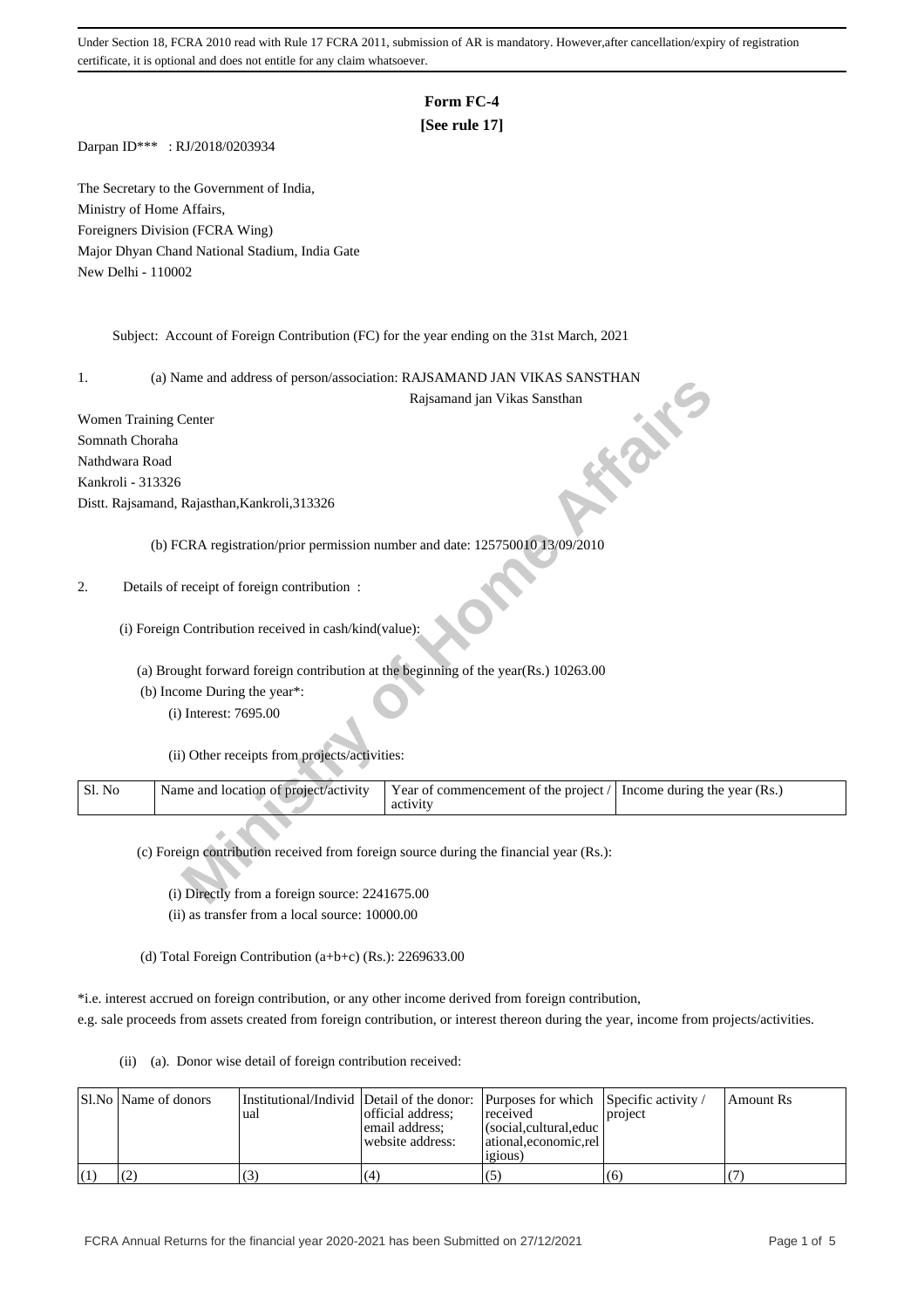|              |                           | Sl.No Name of donors                     | ual           | Institutional/Individ Detail of the donor:      | official address:<br>email address:<br>website address:                                                                                                                                                          | Purposes for which<br>received<br>(social,cultural,educ<br>ational,economic,rel<br>igious) |          | Specific activity /<br>project                                                                               | <b>Amount Rs</b>                                                                                                              |
|--------------|---------------------------|------------------------------------------|---------------|-------------------------------------------------|------------------------------------------------------------------------------------------------------------------------------------------------------------------------------------------------------------------|--------------------------------------------------------------------------------------------|----------|--------------------------------------------------------------------------------------------------------------|-------------------------------------------------------------------------------------------------------------------------------|
| 1            | TRUS.                     | <b>JAGORI RURAL</b><br><b>CHARITABLE</b> | Institutional |                                                 | B-114 Shivalik<br>Malviya Nagar<br>"New Delhi 110<br>017 India, Phone<br>:91 11<br>26691219, Fax: 91<br>112669 1221,<br>India, Email Id:<br>jagori@jagori.org,<br>Website Address:<br>http://www.jagori.o<br>rg/ | Social                                                                                     |          | Celebration of<br>International<br>womens day                                                                | 10000.00                                                                                                                      |
| 2            | NITY SKY<br><b>ROCKET</b> | SIMAVICOMMU                              | Institutional |                                                 | NARITAWEG.135<br>1043BS, AMSTER<br>DAM, THE<br>NETHERLANDS.<br>Netherlands, Email<br>Id: info@simavi.ni,<br>Website Address:<br>http://www.simavi.<br>$\overline{ni}$                                            | Social                                                                                     |          | Survey how<br>adolescent<br>sexuality impacts<br>child marriage                                              | 474995.00                                                                                                                     |
| 3            |                           | American Jewish<br><b>World Service</b>  | Institutional |                                                 | 45 West, 36th<br>Street, New York<br>NY 10018, United<br>States of America,<br>Email Id:<br>mwomble@ajws.or<br>g, Website Address<br>http://www.ajws.or<br>g                                                     | Social                                                                                     |          | Mitigation of Child<br>marriage in<br>Rajsamand                                                              | 1766680.00                                                                                                                    |
|              |                           |                                          |               |                                                 |                                                                                                                                                                                                                  |                                                                                            |          |                                                                                                              | (b) Cumulative purpose-wise (social, cultural, educational, economic, religious) amount of all foreign contribution donations |
| received:    |                           |                                          |               |                                                 |                                                                                                                                                                                                                  |                                                                                            |          |                                                                                                              |                                                                                                                               |
| Sl.No        |                           | Purpose                                  |               |                                                 |                                                                                                                                                                                                                  | Amount                                                                                     |          |                                                                                                              |                                                                                                                               |
| $\mathbf{1}$ |                           | Social                                   |               |                                                 |                                                                                                                                                                                                                  | 2241675.00                                                                                 |          |                                                                                                              |                                                                                                                               |
|              |                           |                                          |               |                                                 |                                                                                                                                                                                                                  |                                                                                            |          |                                                                                                              |                                                                                                                               |
| 3.           |                           |                                          |               | Details of Utilisation of foreign contribution: |                                                                                                                                                                                                                  |                                                                                            |          |                                                                                                              |                                                                                                                               |
|              |                           |                                          |               |                                                 |                                                                                                                                                                                                                  |                                                                                            |          | (a) Details of activities/projects for which foreign contribution has been received and utilised (in rupees) |                                                                                                                               |
| Sl. No.      | $\overline{v}$ ity        | Name of<br>project/acti ocation          | Address/L     | Previous Balance                                |                                                                                                                                                                                                                  | Receipt during the year                                                                    | Utilised |                                                                                                              | Balance                                                                                                                       |

| received: |  |
|-----------|--|
|           |  |

| Sl.No | "urpose" | moun          |
|-------|----------|---------------|
|       | Social   | 675.00<br>--- |

| Sl. No.        | Name of<br>project/acti ocation<br>vity                                                | Address/L                                                 | <b>Previous Balance</b> |         |                | Utilised<br>Receipt during the year<br><b>Balance</b> |                |         |           |         |
|----------------|----------------------------------------------------------------------------------------|-----------------------------------------------------------|-------------------------|---------|----------------|-------------------------------------------------------|----------------|---------|-----------|---------|
|                |                                                                                        |                                                           | In cash                 | In Kind | In cash        | In Kind                                               | In cash        | In Kind | In cash   | In Kind |
| (1)            | (2)                                                                                    | (3)                                                       | (4)                     | (5)     | (6)            | (7)                                                   | (8)            | (9)     | (10)      | (11)    |
| $\mathbf{1}$   | Mitigation<br>of early<br>and Child<br>Marriage                                        | Rajsaman<br>d district<br>Rajasman<br>Rajasthan<br>313326 | 10263.00                | 0.00    | 1766680.0<br>0 | 0.00                                                  | 1576514.5<br>2 | 0.00    | 200428.48 | 0.00    |
| $\overline{2}$ | Survey to<br>determine<br>impact of<br>adolescent<br>sexuality<br>on Child<br>marriage | Rajsaman<br>d District<br>Rajasman<br>Rajasthan<br>313326 | 0.00                    | 0.00    | 474995.00      | 0.00                                                  | 455767.00      | 0.00    | 19228.00  | 0.00    |
| 3              | Celebratio<br>n of<br>Internatio<br>nal<br>women<br>day                                | Rajsaman<br>Rajasman<br>Rajasthan<br>313326               | 0.00                    | 0.00    | 10000.00       | 0.00                                                  | 10000.00       | 0.00    | 0.00      | 0.00    |

FCRA Annual Returns for the financial year 2020-2021 has been Submitted on 27/12/2021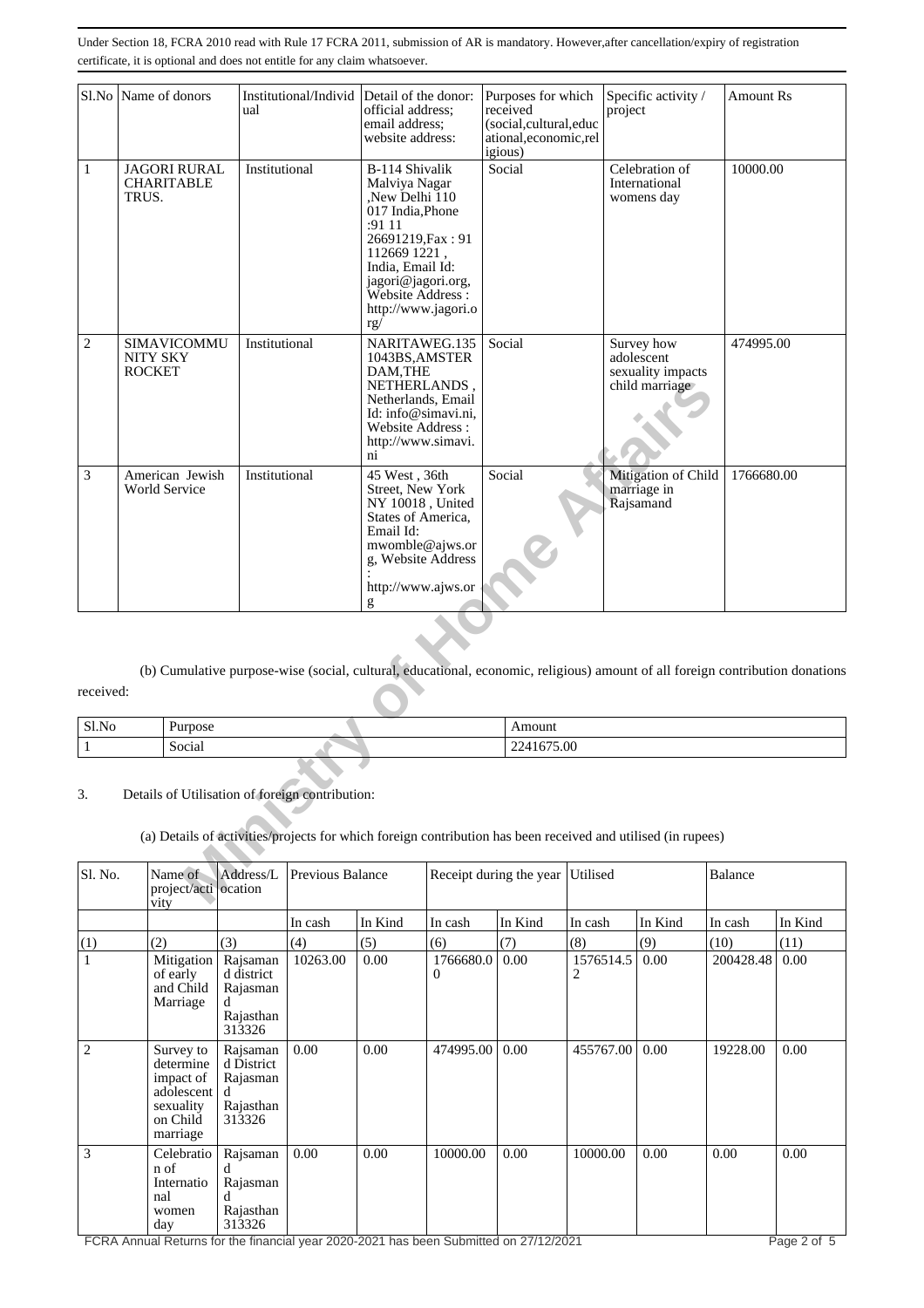| Total |  |  | 263.00<br>$\cdot$ | 0.00 | $\sim$<br>$\sim$<br>10<br>--- | 0.00 | 2281.5<br>204. | 0.00 |  | 0.00 |
|-------|--|--|-------------------|------|-------------------------------|------|----------------|------|--|------|
|-------|--|--|-------------------|------|-------------------------------|------|----------------|------|--|------|

(b) Details of utilisation of foreign contribution:

(i) Utilisation\*\* for projects as per aims and objectives of the person/association(Rs.): 2042281.00

(ii) Total administrative expenses as provided in rule 5 of the Foreign Contribution (Regulation) Rules, 2011 (Rs.)

:235064.00

(iii) Total utilisation of foreign contribution  $(Rs.)$  (i+ii):2277345.00

\*\* It is affirmed that the utilisation of foreign contribution is not in contravention of the provisions contained in the Foreign Contribution(Regulation) Act, 2010 (42 of 2010) and more particularly in section 9 and section 12 of the Act which, inter-alia, states that the acceptance of foreign contribution is not likely to affect prejudicially:

|         | (A) the soverignty and integrity of india; or.                                |                                                                                                                            | 成长                                        |                                  |
|---------|-------------------------------------------------------------------------------|----------------------------------------------------------------------------------------------------------------------------|-------------------------------------------|----------------------------------|
|         |                                                                               |                                                                                                                            |                                           |                                  |
|         | (B) the security, strategic, scientific or economic interest of the state; or |                                                                                                                            |                                           |                                  |
|         | (C) the public interest; or                                                   |                                                                                                                            |                                           |                                  |
|         | (D) freedom or fairness of election to any Legistature; or                    |                                                                                                                            |                                           |                                  |
|         | (E) friendly relations with any foreign state; or                             |                                                                                                                            |                                           |                                  |
|         |                                                                               | (F) harmony between religious, racial, social, lingusitic or relgional groups, castes or communities.                      |                                           |                                  |
|         |                                                                               |                                                                                                                            |                                           |                                  |
|         | (c) Total purchase of fresh assets (Rs.)                                      |                                                                                                                            |                                           |                                  |
| Sl. No. | Name of project/activity                                                      | Details of fresh assets                                                                                                    | Objective of<br>acquiring fresh<br>assets | Cost of fresh assets<br>(In Rs.) |
|         |                                                                               |                                                                                                                            |                                           |                                  |
|         |                                                                               | (d) Foreign contribution transferred to other person/associations before 29.09.2020 (The Foreign Contribution (Regulation) |                                           |                                  |
|         | Amendment Act, 2020):                                                         |                                                                                                                            |                                           |                                  |
| Sl. No. | Name of the person/association                                                | Date                                                                                                                       | Purpose                                   | Amount                           |
| (1)     | (2)                                                                           | (3)                                                                                                                        | (4)                                       | (5)                              |
|         |                                                                               |                                                                                                                            |                                           |                                  |
|         | (e) Total utilisation in the year $(Rs.)(b+c+d)$ 2277345.00                   |                                                                                                                            |                                           |                                  |
|         |                                                                               |                                                                                                                            |                                           |                                  |
| 4.      | Details of unutilised foreign contribution:                                   |                                                                                                                            |                                           |                                  |

| Sl. No. | $\gamma$ erson $\lambda$<br>/association<br>√ame<br>the | Date                          | urpose <sup>7</sup> | $-0.1142$<br>Amount |
|---------|---------------------------------------------------------|-------------------------------|---------------------|---------------------|
|         | $\overline{\phantom{a}}$<br>. .                         | $\overline{\phantom{a}}$<br>້ |                     | $\sim$              |

## 4. Details of unutilised foreign contribution:

(i) Total foreign contribution invested in term Deposits (Rs.):

| Sr. No. | Details                          | Total( in Rs.)     |
|---------|----------------------------------|--------------------|
| (i)     | Opening Balance of FD            | 955501.80          |
| (ii)    | FD made during the year          | 0.00               |
| (iii)   | Less: realisation of previous FD | 955501.80          |
|         | Closing balance of FD            | $\vert 0.00 \vert$ |

(ii) Balance of unutilised foreign contribution, in cash/bank, at the end of the year(Rs):

(a) Cash in hand: 13980.00

(b) in FC designated bank account: 1685946.61

(c) in utilisation bank account(s): 116356.00

5. Details of foreigners as Key functionary/working/associated: 0

6. Details of land and building remained unutilised for more than two year:

FCRA Annual Returns for the financial year 2020-2021 has been Submitted on 27/12/2021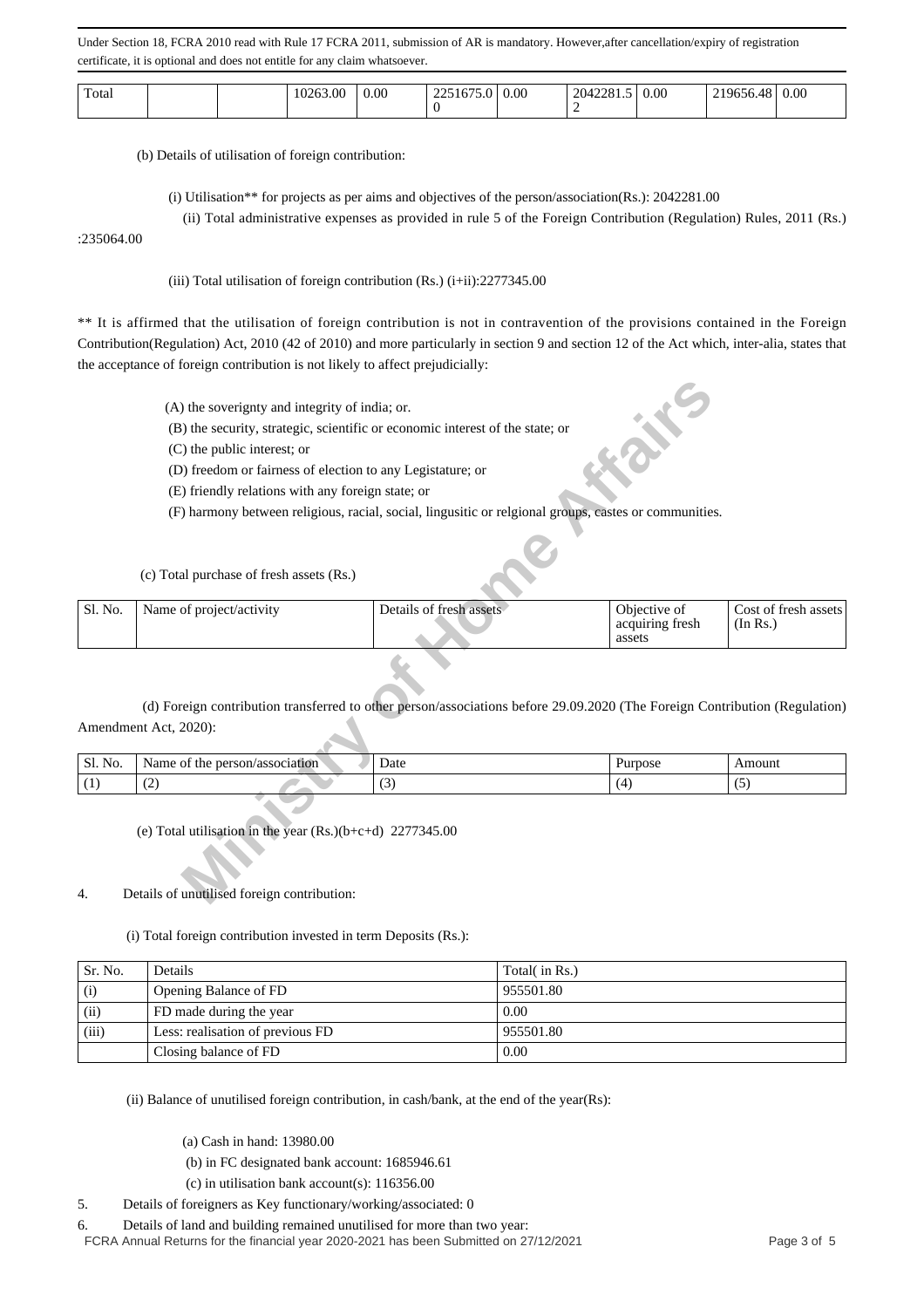| NO.<br>ЭI. | land and<br>-building<br>ocation of | Y ear<br>acquisition<br>`OI | acquisition<br>Purpose of | unutilisation<br>Reason |
|------------|-------------------------------------|-----------------------------|---------------------------|-------------------------|
|            | . .                                 | <b>1-</b>                   |                           | $\ddot{\phantom{0}}$    |

(7) (a) Details of FCRA Account for receipt of foreign contribution (As on 31st March of the year ending):

| Name of the<br>Bank           | <b>Branch Address</b><br>With pincode) | Phone No.   | e-mail                                 | <b>IFSC</b> Code | Account number          | Date of Opening<br><b>Account</b> |
|-------------------------------|----------------------------------------|-------------|----------------------------------------|------------------|-------------------------|-----------------------------------|
|                               | (2)                                    | (3).        | (4)                                    | (၁)              | (6)                     |                                   |
| <b>STATE BANK</b><br>OF INDIA | 11Sansad Marg,<br>New Delhi 110<br>001 | 01123374390 | fcra.00691@sbi.c   SBIN0000691<br>0.1n |                  | XXXXXX3396   12/03/2021 |                                   |

(b) Details of another FCRA Account(if any,) for keeping or utilising (As on 31st March of the year ending)

| <b>Name of the Bank</b> | Branch<br><b>Address</b> (with Pin<br>code)                                                                                                     | Phone No.   | e-mail                       | <b>IFSC Code</b>   | <b>Account Number</b> | Date of Opening<br>Account |
|-------------------------|-------------------------------------------------------------------------------------------------------------------------------------------------|-------------|------------------------------|--------------------|-----------------------|----------------------------|
| (1)                     | (2)                                                                                                                                             | (3)         | (4)                          | (5)                | $\boldsymbol{6}$      | (7)                        |
| <b>ICICI BANK LTD</b>   | Jal Chakki<br>Chauraya,<br>Kankroli, Raj<br>Samand, Rajasthan,<br>Kankroli, Rajasama<br>nd - 313326.<br>Rajsamand<br><b>RAJASTHAN</b><br>313326 | 08875005448 | surendra.m@iciciba<br>nk.com | <b>ICIC0000655</b> | 667701438612          | 16/11/2007                 |

(c) Details of all utilisation bank accounts (if any) for utilisation of Foregin Contribution (As on 31st March of the year ending):

|                                                                                                                                      | Address with Pin<br>code)                                                                                                                |             |                               |                  |                    | Account                    |  |
|--------------------------------------------------------------------------------------------------------------------------------------|------------------------------------------------------------------------------------------------------------------------------------------|-------------|-------------------------------|------------------|--------------------|----------------------------|--|
| (1)                                                                                                                                  | (2)                                                                                                                                      | (3)         | (4)                           | (5)              | (6)                | (7)                        |  |
| <b>ICICI BANK LTD</b>                                                                                                                | Jal Chakki<br>Chauraya,<br>Kankroli, Raj<br>Samand, Rajasthan,<br>Kankroli, Rajasama<br>nd - 313326.<br>Rajsamand<br>RÁJASTHAN<br>313326 | 08875005448 | surendra.m@iciciba<br>nk.com  | ICIC0000655      | 667701438612       | 16/11/2007                 |  |
| (c) Details of all utilisation bank accounts (if any) for utilisation of Foregin Contribution (As on 31st March of the year ending): |                                                                                                                                          |             |                               |                  |                    |                            |  |
| Name of the<br>Bank                                                                                                                  | <b>Branch Address</b><br>With pincode)                                                                                                   | Phone No.   | E-mail                        | <b>IFSC</b> Code | Account No         | Date of Opening<br>Account |  |
| (1)                                                                                                                                  | (2)                                                                                                                                      | (3).        | (4)                           | (5)              | (6)                | (7)                        |  |
| <b>HDFC BANK</b><br><b>LTD</b>                                                                                                       | Ganesh Plaza,<br>Mahapragya<br>Vihar<br>100 feet road,<br>Rajsamand,<br>Kankroli,<br>Rajasthan,<br>Rajasmand                             | 09875003333 | manish.jain2@hd<br>fcbank.com | HDFC0000985      | XXXXXXXXX<br>X4516 | 25/01/2016                 |  |
| 8                                                                                                                                    | *Whether during the period under report:                                                                                                 |             |                               |                  |                    |                            |  |

| (i)    | any foreign contribution was transferred to any FCRA registered association?                                                                                                                                            | N <sub>0</sub> |           |
|--------|-------------------------------------------------------------------------------------------------------------------------------------------------------------------------------------------------------------------------|----------------|-----------|
| (ii)   | any foreign contribution was transferred to any Non FCRA registered<br>association?                                                                                                                                     | N <sub>0</sub> |           |
| (iii)  | any functionary of the Association has been prosecuted or convicted under the<br>law of the land?                                                                                                                       | No.            |           |
| (iv)   | any asset created out of foreign contribution is registered in names other than the No<br>name of Association?                                                                                                          |                |           |
| (v)    | any domestic contribution has been created in any FCRA Account?                                                                                                                                                         | No.            |           |
| (vi)   | the Association has received any foreign Contribution in an account other than<br>the designated FCRA receipt Account?                                                                                                  | No.            |           |
| (vii)  | the Association has utilised foreign contribution for any purpose other than the<br>defined purposes in the FCRA certificate of registration or prior permission?                                                       | N <sub>0</sub> |           |
| (viii) | the Association has invested any foreign contribution in any speculative activity<br>as defined in rule 4 of the Foreign Contribution (Regulation) Rules, 2011?                                                         | No.            |           |
| (ix)   | the Association or any of its functionary/office bearer has violated any of the<br>conditions as enumerated under sub-section (4) of section 12 of the Act?                                                             | N <sub>0</sub> |           |
| (x)    | the Association has made expenditure on Administrative expenses exceeding 20                                                                                                                                            | No.            |           |
|        | per cent of the foreign contribution received?<br>FCRA Annual Returns for the financial year 2020-2021 has been Submitted on 27/12/2021<br>(xi) any fixed asset acquired out of foreign contribution has been sold out? | No             | Page 4 of |